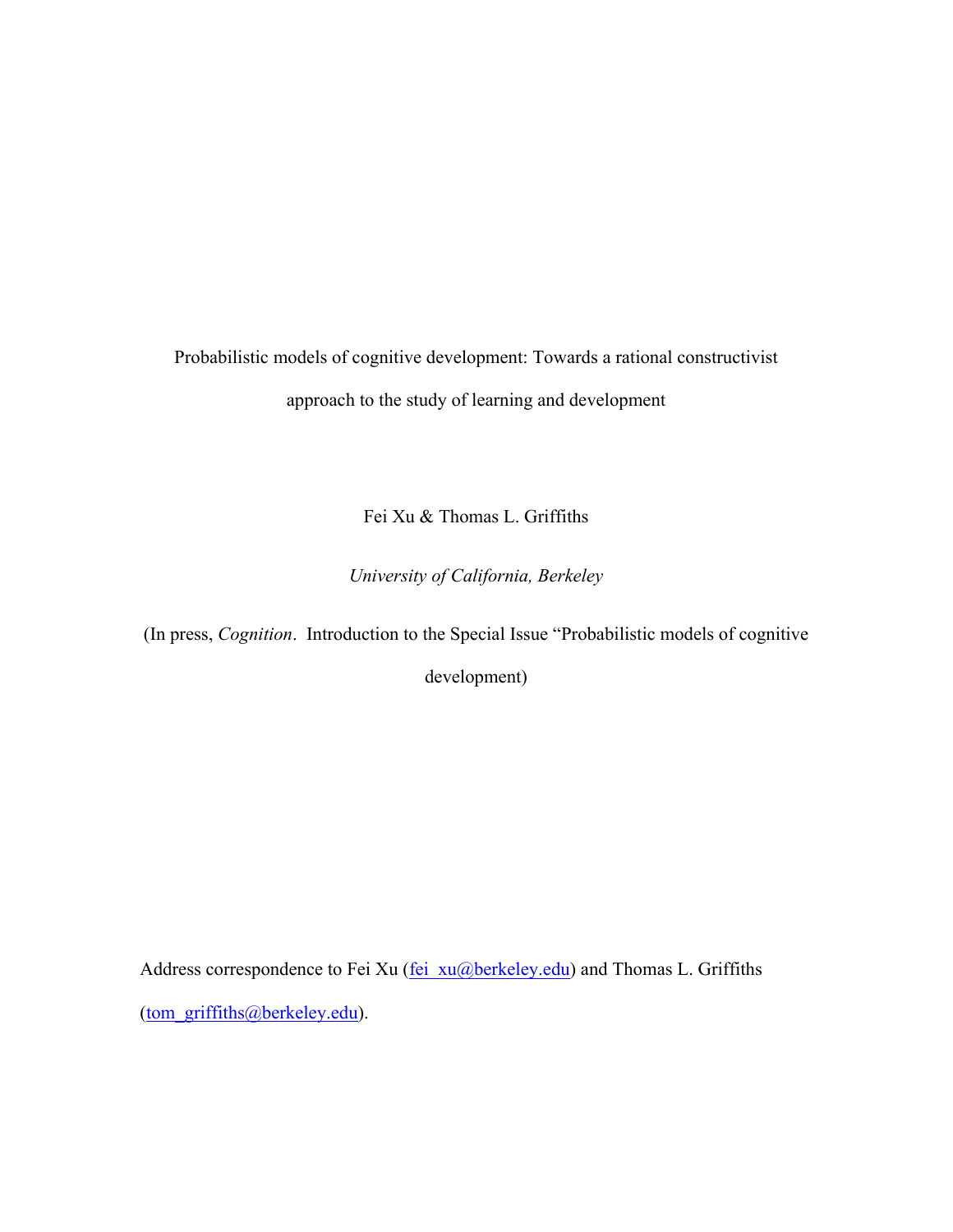#### **A new perspective on cognitive development**

Over the last decade, probabilistic models of cognition have been used to provide new insight into the nature of human inductive inference (Chater et al. 2006; Chater & Oaksford, 2008; Griffiths et al. 2010; Oaksford & Chater, 2007; Tenenbaum et al. 2006, 2011). The success of these models, which have primarily been evaluated by comparison to the behavior of adults, has been paralleled by an increasing dissatisfaction among developmental psychologists with the impasse between the nativist and the empiricist views of development (e.g., Gopnik et al. 2004; Newcombe, 2010; Sloutsky, 2010; Xu, 2007, 2011; Xu & Tenenbaum, 2007; Xu et al. 2009). The inadequacy of both extreme nativist and extreme empiricist views has led researchers to try to find a substantive middle ground between these approaches.

This special issue of *Cognition* presents a set of papers that bring these two threads together, investigating how probabilistic models of cognition can shed light on cognitive development. The interface of these two sets of ideas provides a new theoretical perspective on development, and offers an alternative to the binary opposition of nativism and empiricism. This new perspective, which is still a work in progress, has been dubbed "rational constructivism" (Xu, 2007, 2011; Xu et al. 2009; Gopnik et al. 2004), as it blends elements of a constructivist account of development with the account of learning as rational statistical inference that underlies probabilistic models of cognition.

The rational constructivist view embodies two key ideas: one is the commitment that the learning mechanisms that best characterize learning and development from infants to adults are a set of rational, inferential, and statistical mechanisms that underlies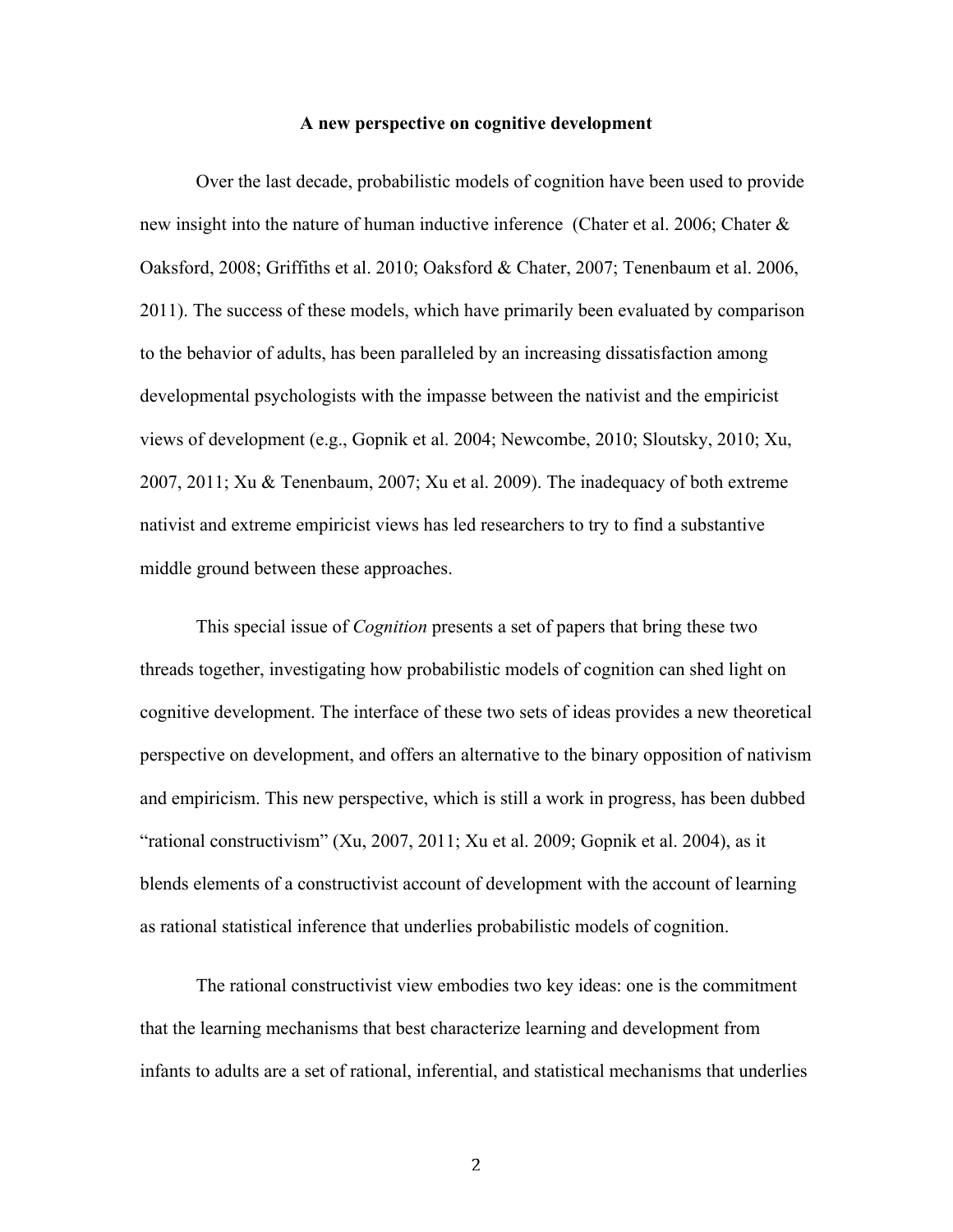probabilistic models of cognition. The application of these domain-general mechanisms may give rise to domain-specific knowledge. The second is to call into question both the nativist characterization of innate conceptual primitives (e.g., is *object* or *agent* an innate concept?), and the empiricist's characterization of a newborn infant with nothing but perceptual primitives and associative learning mechanisms. It is an open question how best to think about the initial state of a human learner. Perhaps in addition to a set of perceptual (proto-conceptual?) primitives, the infant also has the capacity to represent variables, to track individuals, to form categories and higher-order units through statistical analyses, and maybe even the representational capacity for logical operators such as *and/or/all/some* – these capacities enable the infant to acquire more complex concepts and new learning biases. (see Bonatti, 2009 and Marcus, 2001 for related discussions). As such, this view departs from the traditional Piagetian view of development (Piaget, 1954) in at least two ways – development does not progress through stages, driven by qualitative changes in the child's logical capacities, and development does not start with sensori-motor primitives and a lack of differentiation between the child and the world (see Carey, 2009, for discussion). Instead, the construction of new concepts and new learning biases is driven by rational inferential learning processes. At the moment, there is by no means any consensus on these issues. With further empirical and computational work, a more detailed explication will emerge.

While the authors of the papers that appear in this special issue all have their own theoretical positions, the papers share a common approach. This approach involves some methodological commitments, such as the idea that computational models can provide insight into cognitive development, and that empirical studies of the behavior of infants,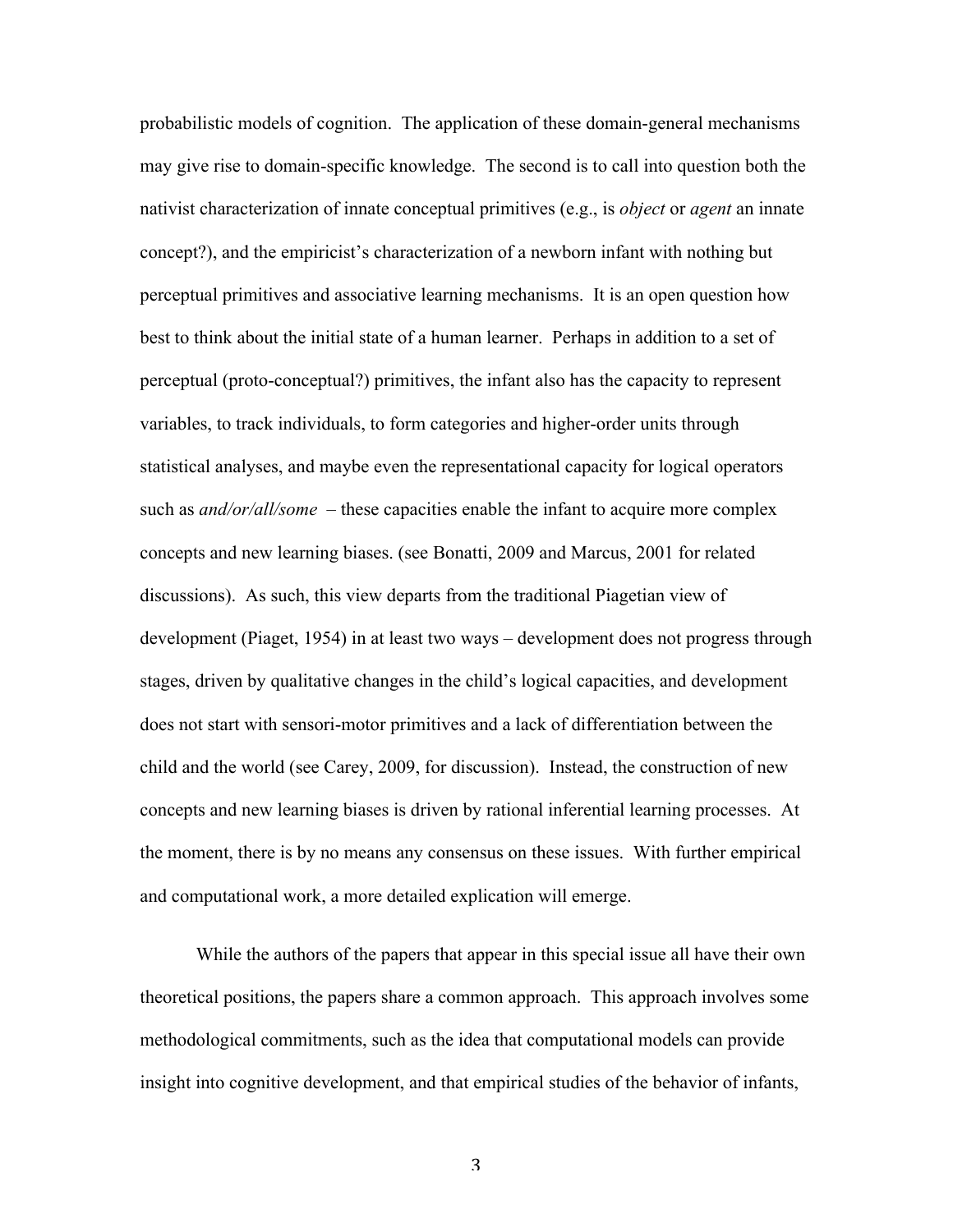children, and adults can be used to evaluate these models. However, there is also a deeper common theme: the idea that we can make serious progress in understanding learning by carefully specifying the prior constraints and biases (be they innate or learned) that a learner comes equipped with for any learning domain at any given point of development, and by carefully specifying the learning mechanisms that allow the acquisition of new knowledge and new constraints. Probabilistic models naturally lend themselves to exploring questions about such constraints, providing a particularly transparent way of characterizing the biases that a learner brings to a task, through a prior distribution over hypotheses.

The papers that appear in this special issue bring together researchers working on probabilistic models of cognition with developmental psychologists, to consider how this new perspective could shed light on some of the challenges of understanding cognitive development. Our goal in collecting these papers together is to illustrate that this new approach to the study of cognitive and language development has already shown a lot of promise – both computational modeling and empirical work have opened up new directions for research, and have contributed to theoretical and empirical advances in understanding learning and inference from infancy to adulthood.

# **The role of computational modeling**

Computational modeling and cognitive development are certainly not strangers to one another – some of the most famous mathematical results in cognitive science relate to what children might learn (e.g., Gold, 1967; Chomsky, 1987; Wexler & Cullicover, 1981), and developmental phenomena have been a focus of connectionist modeling (e.g., Elman et al., 1996; Rumelhart & McClelland, 1986; Shultz & Sirois, 2008). Probabilistic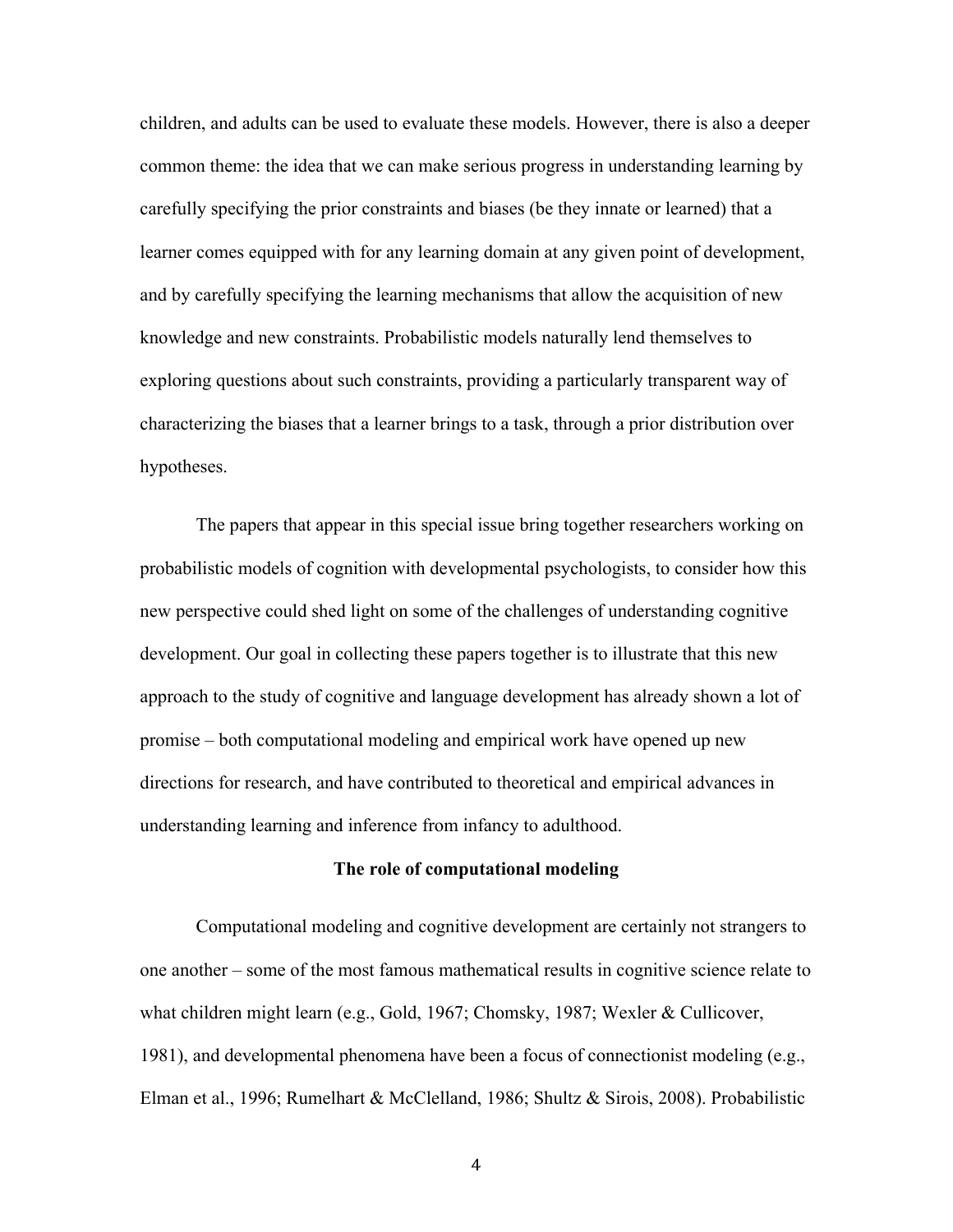models of cognition share with other computational approaches the basic advantages of developing formal models: We understand the nature of the problems that learners face better through these models, empirical studies can be motivated in a way that ties more directly to theory, and we can obtain unified accounts for seemingly unrelated developmental phenomena.

Probabilistic models have several additional properties that make them useful in investigating questions about cognitive development. First, in providing an account of the conclusions that an ideal agent would draw from observed data, they give us a way of understanding what conclusions children *should* draw from their experiences, when combined with their prior knowledge. This property of optimality is useful in exploring questions about learnability, as it can be used to determine what minimal prior knowledge is needed to justify a particular conclusion based on some observed data. Second, the nature of this prior knowledge is explicit in the model – expressed through the choice of hypothesis space and prior distribution – while it can be harder to determine exactly what the critical assumptions are in other kinds of computational models, such as artificial neural networks. Finally, probabilistic models provide a way to integrate structured, symbolic representations with statistical learning, making it easier to pose questions about how representations of causal relationships and linguistic rules might be inferred from observations.

## **The research agenda**

Probabilistic models of cognitive development provide answers to some basic questions about how children might learn from their environment and from other people.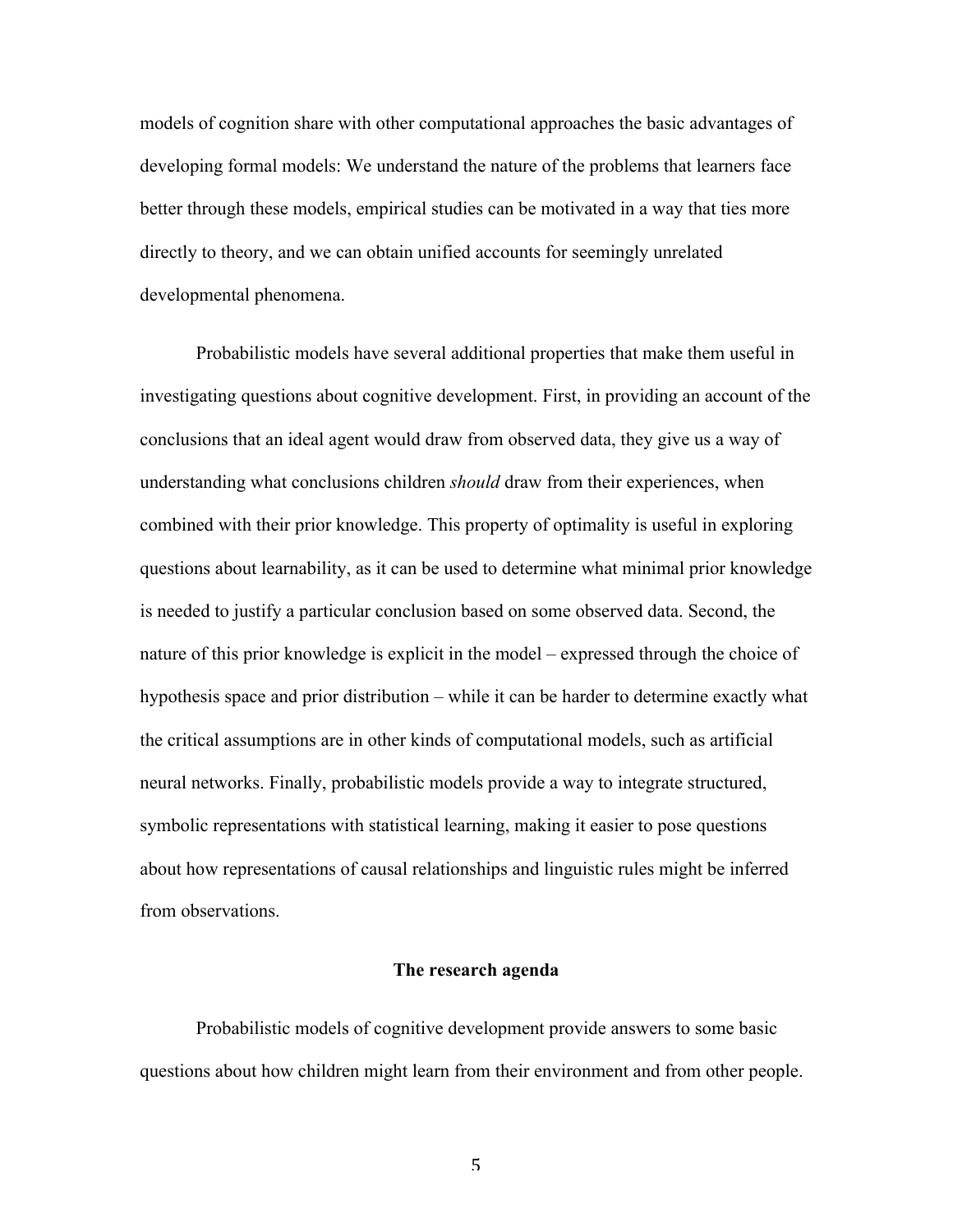However, they also raise a new set of questions, particularly about the cognitive processes and developmental mechanisms that could support this kind of learning: Are computations probabilistic? How sensitive are human learners, from infants to adults, to probabilistic relations? Is there a set of domain-general mechanisms that give rise to domain-specific knowledge as development progresses? How do human learners revise their beliefs in light of evidence and is this process rational, in the sense of being consistent with Bayesian inference? How do human learners acquire new constraints and biases? How should we think about the tradeoff between strong prior beliefs and the weight of new, possibly contradictory, evidence? How much of learning is best understood as "inferential" as opposed to simple associative learning? Are these inductive learning mechanisms species- specific? How can probabilistic models of cognition be used to improve education? A number of papers in this special issue address these questions head-on, but we anticipate that they will continue to motivate research in these areas for years to come.

## **Open issues and challenges**

Probabilistic models of cognitive development face two important challenges, one inherited from each of the threads of research that this approach combines. One of the major challenges for probabilistic models of cognition in general is understanding how these abstract models relate to the questions about cognitive and neural mechanisms that are the traditional domain of psychology and neuroscience. In the terms of Marr (1982), probabilistic models of cognition are at the "computational" level, focusing on the abstract problem people are solving and the ideal solution to that problem, while cognitive psychology operates at the "representation and algorithm" level, and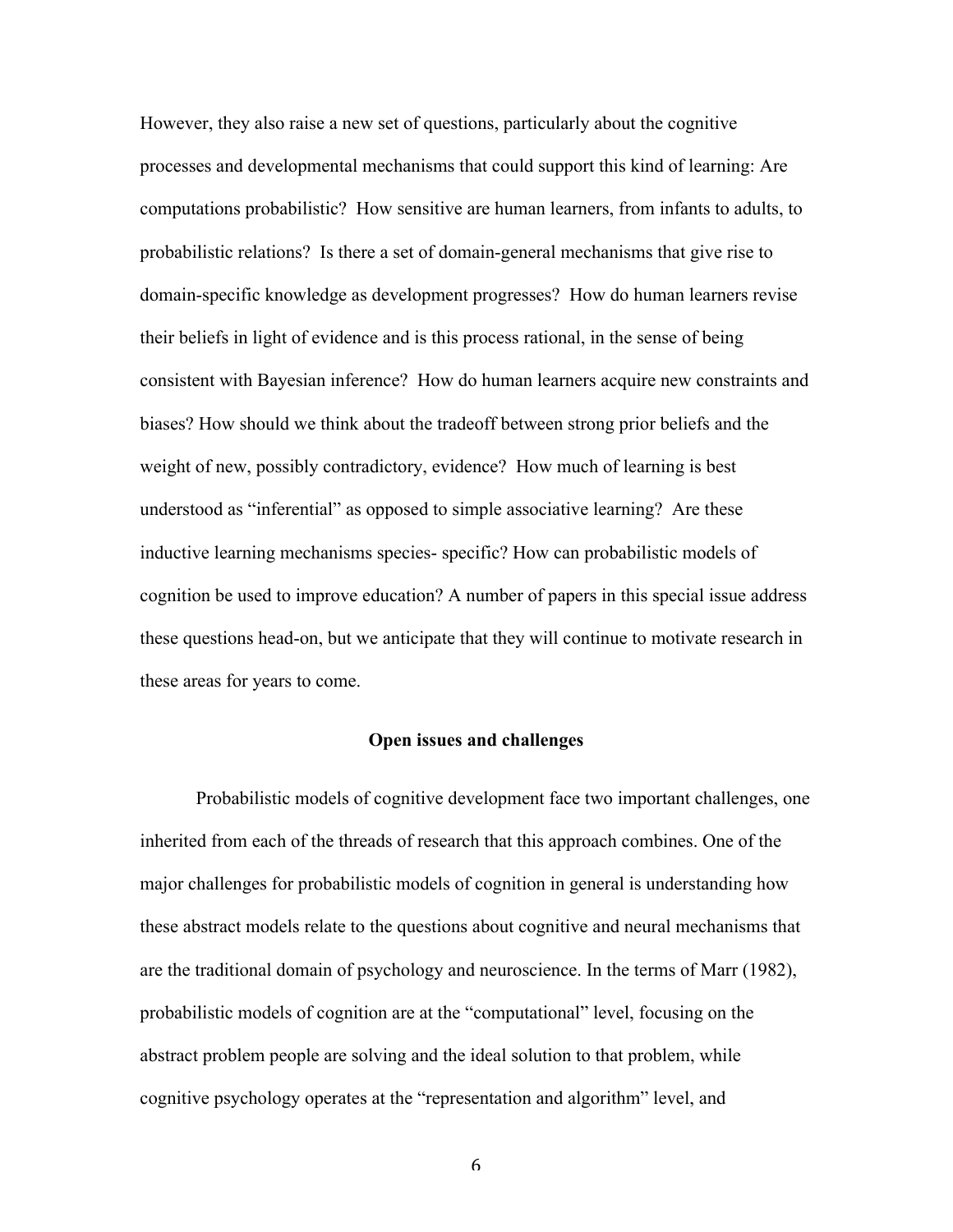neuroscience operates at the "implementation" level. This is a non-trivial issue when considered in the context of probabilistic models of cognitive development. Developmental psychologists are not only interested in abstract characterizations of learning, but want to understand the processes of learning and development. What kinds of constraints can probabilistic models provide on such processes?

From cognitive development, this approach inherits the challenge of determining the nature of perceptual and conceptual primitives. We can go a long way in understanding learning by asking what a learner's priors are when confronted with a certain learning task, and what learning mechanisms are at her disposal. The combination of these two will allow us to understand what new knowledge and constraints may be acquired. At the end of the day, however, we want to specify the primitives for inductive learning – those factors that determine which hypotheses learners are able to consider in the first place. While innovations such as hierarchical Bayesian models may provide insight into some of these questions (e.g., Kemp et al., 2007), we expect that they will only be answered through a coordinated effort of empirical research and computational modeling (e.g., Dewar & Xu, 2010).

The papers in this special issue illustrate how probabilistic models of cognitive development can be valuable, and begin to touch on these broader challenges. However, there is still much work to be done. Ultimately, we hope that the combination of computational modeling and behavioral experiments will allow us to develop an approach to the study of development that goes beyond the nature-nurture/nativistempiricist debate, and that thinking about the mind as a device that performs probabilistic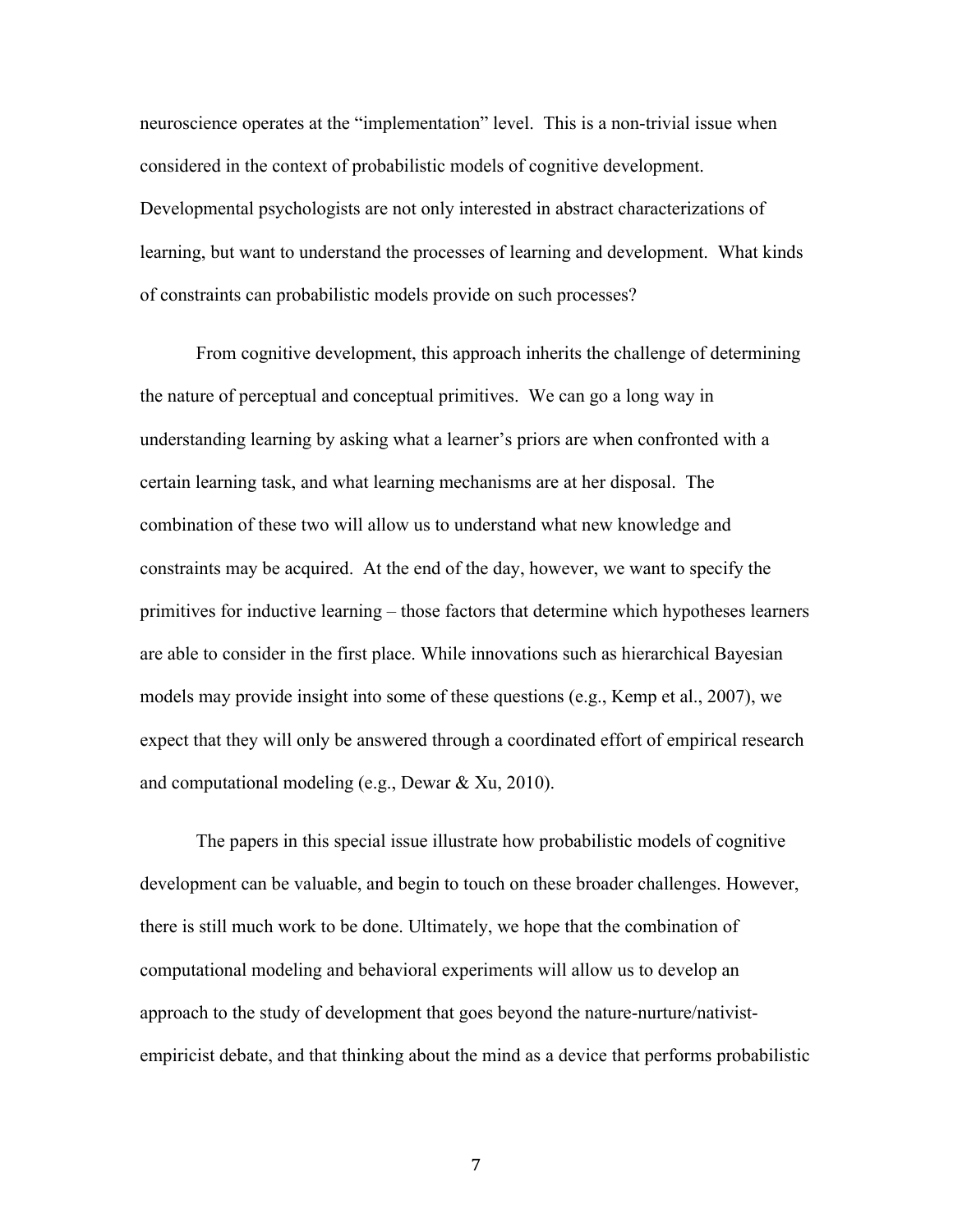computations will give us both a way of characterizing not just ideal learners, but real infants, children, and adults.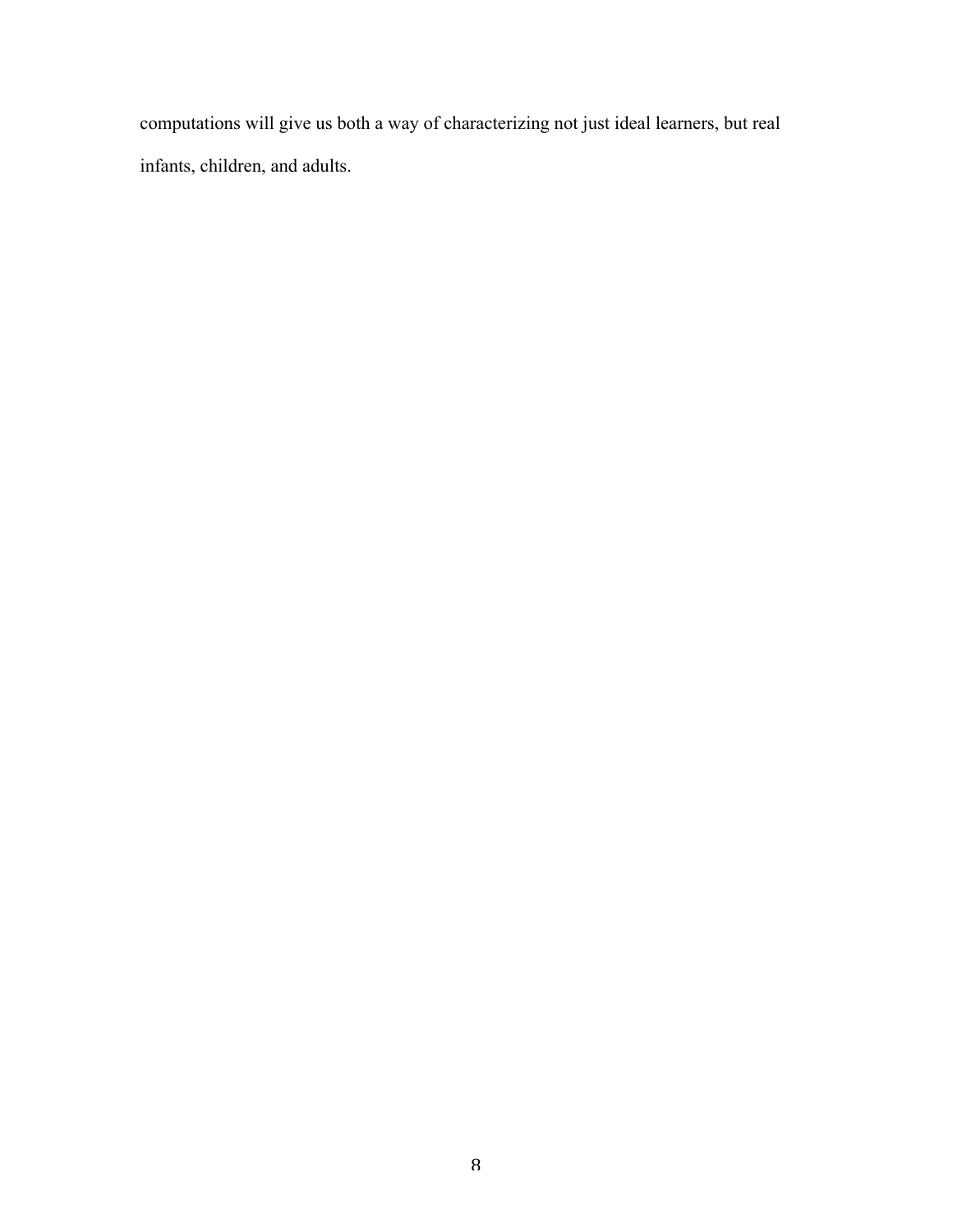# **Author note**

This special issue collects papers that resulted from participation in a workshop at the Banff International Research Station in Canada. The workshop was supported by grant number DLR-0838595 from the National Science Foundation.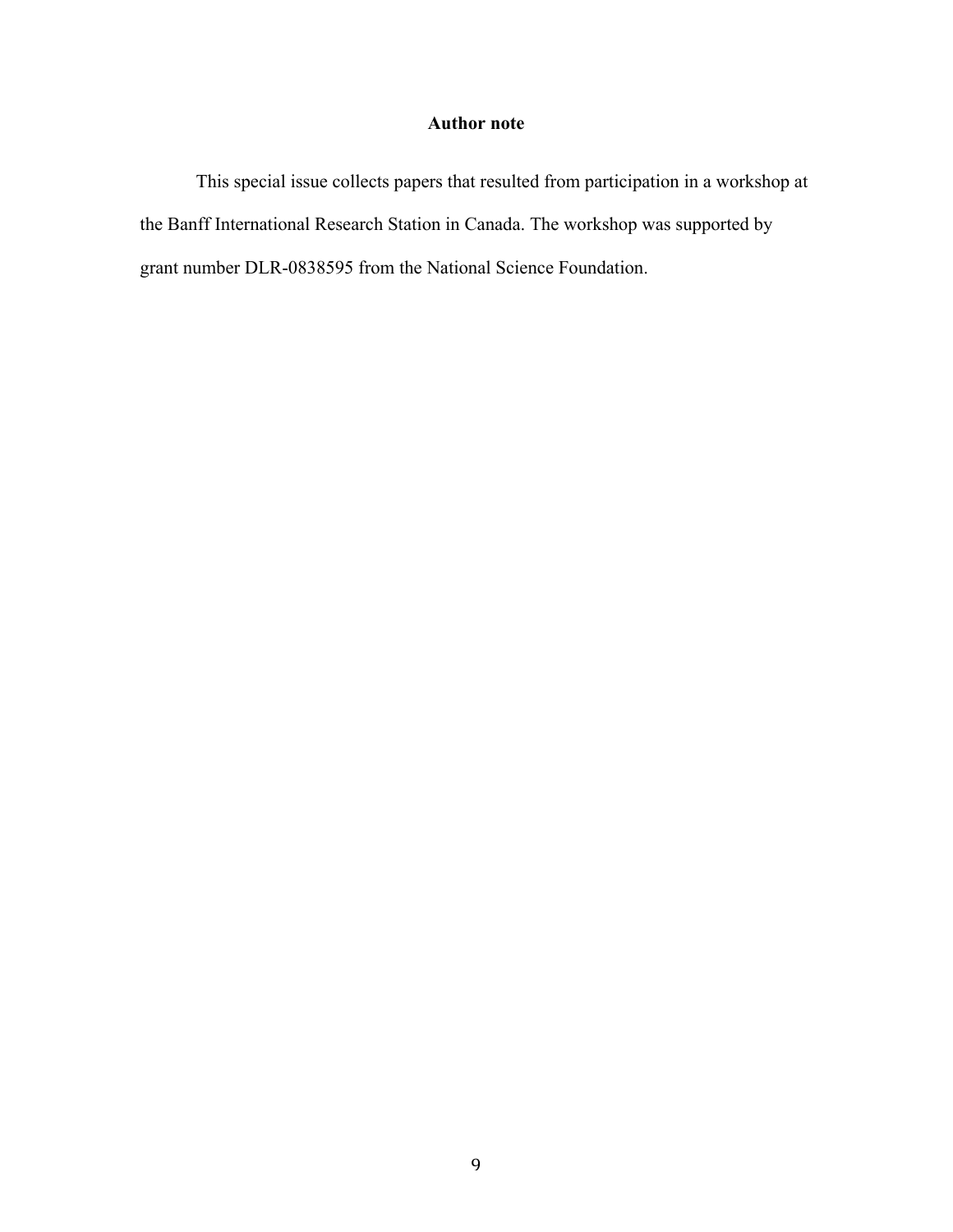#### **References**

Bonatti, L. (2010) Representations of "all" and "some" in young infants. Paper presented at the Annual Conference of the Cognitive Science Society.

Carey, S. (2009) *The origin of concepts.* Oxford University Press.

Chater, N. & Oaksford, M. (2008) *The probabilistic mind: prospects for Bayesian cognitive science.* Oxford University Press.

Chater, N. Tenenbaum, J.B., & Yuille, A. (2006) Probabilistic models of cognition: conceptual foundations. *Trends in Cognitive Sciences, 10,* 287-291.

Chomsky, N. (1987) *Language and problems of knowledge.* MIT Press.

Dewar, K. & Xu, F. (2009) Do early nouns refer to kinds or distinct shapes? Evidence from 10-month-old infants. *Psychological Science, 20,* 252-257.

Elman, J. L., Bates, E. A., Johnson, M. H., Karmiloff-Smith, A., Parisi, D., & Plunkett, K. (1996). *Rethinking innateness: A connectionist perspective*. Cambridge, MA: MIT Press.

Gold, E. M. (1967). Language identification in the limit. *Information and Control, 10*, 447 474.

Gopnik, A., Glymour, C., Sobel, D., Schulz, L., Kushnir, T., & Danks, D. (2004). A theory of causal learning in children: Causal maps and Bayes nets. *Psychological Review, 111*, 1-31.

Griffiths, T. L., Chater, N., Kemp, C., Perfors, A., & Tenenbaum, J. B. (2010). Probabilistic models of cognition: Exploring representations and inductive biases. *Trends in Cognitive Sciences, 14,* 357-364.

Kemp, C., Perfors, A., and Tenenbaum, J. B. (2007). Learning overhypotheses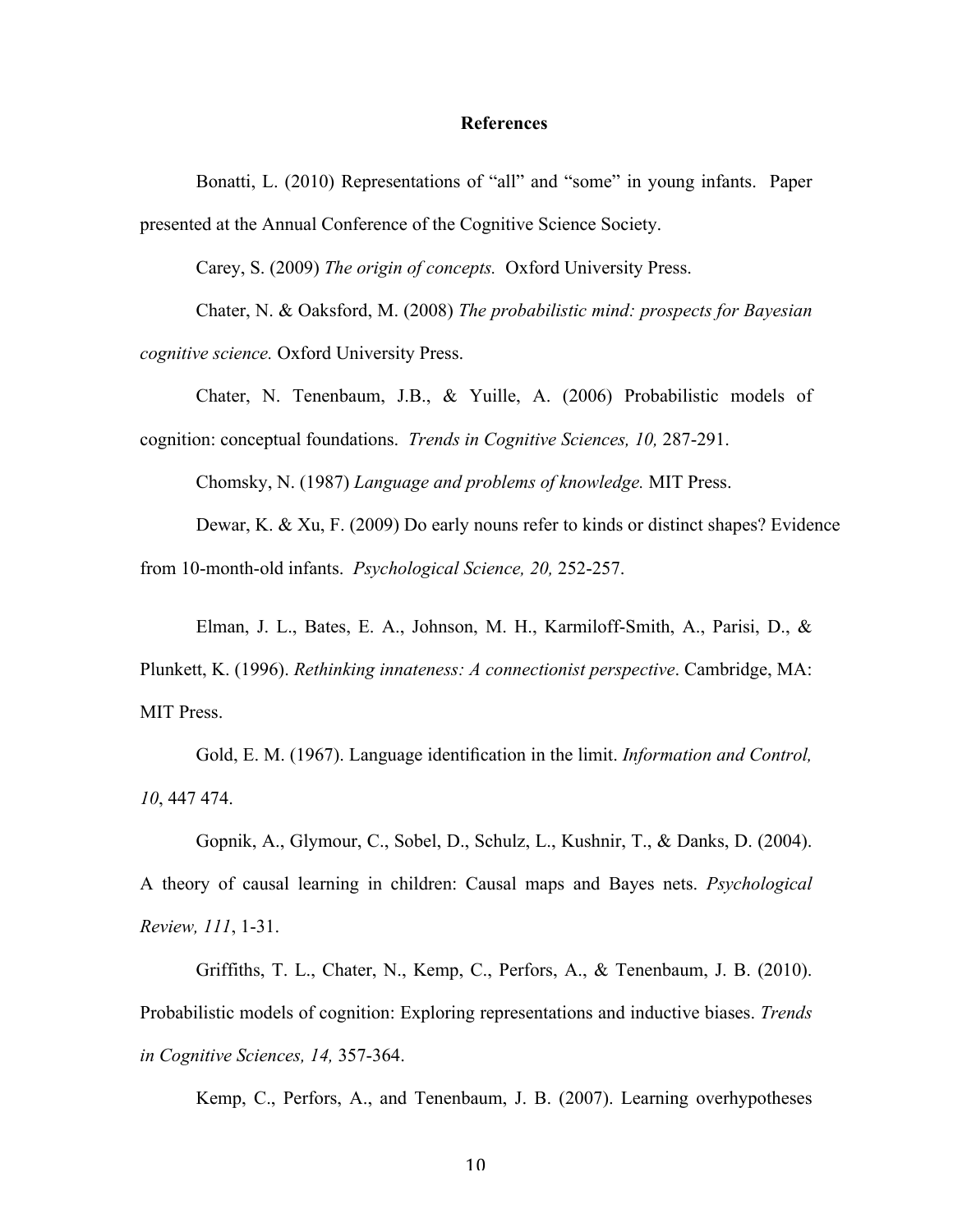with hierarchical Bayesian models. *Developmental Science, 10*(3), 307-321.

Marcus, G. (2001) *The algebraic mind.* Cambridge, MA: MIT Press. Marr, D. (1982). *Vision*. San Francisco, CA: W. H. Freeman. Newcombe, N. (in press) Neoconstructivism. *Child Development Perspectives.* Oaksford, M. & Chater, N. (2007) *Bayesian rationality.* Oxford University Press. Piaget, J. (1954) *The construction of reality in the child.* New York: Routlege. Rumelhart, D., & McClelland, J. (1986). On learning the past tenses of English verbs. In J. McClelland, D. Rumelhart, & the PDP research group (Eds.), *Parallel distributed processing: Explorations in the microstructure of cognition* (Vol. 2).

Cambridge, MA: MIT Press.

Shultz, T. R., & Sirois, S. (2008). Computational models of developmental psychology. In R. Sun (Ed.), *The Cambridge handbook of computational psychology* (pp. 451-476). New York: Cambridge University Press.

Sloutsky, V. (2010) Mechanisms of cognitive development: domain-general learning or domain-specific constraints? *Cognitive Science, 34,* 1125-1130.

Tenenbaum, J.B., Griffiths, T.L., & Kemp, C. (2006) Theory-based Bayesian models of inductive learning and reasoning. *Trends in Cognitive Sciences, 10,* 309-318.

Tenenbaum, J.B., Kemp, C., Griffiths, T.L., Goodman, N.D. (2011) How to grow a mind: statistics, structure, and abstraction. *Science, 331,* 1279-1285.

Wexler, K. & Cullicover, P.W. (1981) *Formal principles of language acquisition.* Cambridge, MA: MIT Press.